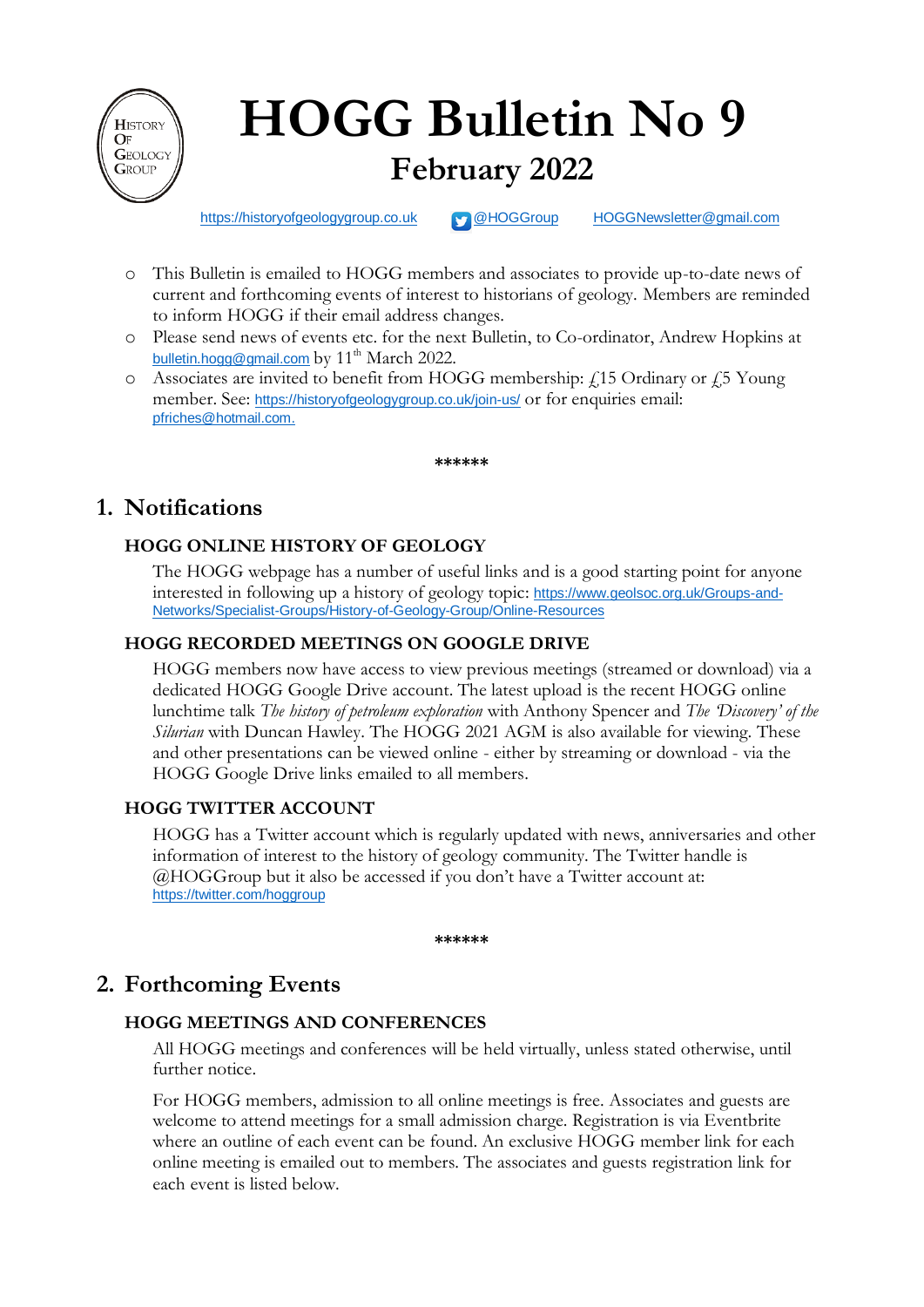**Thu 17th February** (Lunchtime: 13.00 to 14.00) *The A to Z of toxic rocks across time* with Tim Carter.

**Thu 17th March** (Lunchtime) *Lyell, Darwin and the principle of reasoning in geology* with Gordon Chancellor (Darwin Online Project)

**Thu 21st April** (Lunchtime) *Andrew Crombie Ramsay: insights into mid-19th century geology from his papers archive* with Anne Barrett (Archivist, Imperial College London)

Fri 20<sup>th</sup> to Sun 22<sup>nd</sup> May (FIELD MEETING - rescheduled from September 2021) Malvern *Rocks: Geology in a Victorian Health Resort* to be convened in Malvern by Tim Carter (please note revised dates)

**Thu 23rd June** (Lunchtime) *Arthur Young and the first geological maps of Norfolk and Suffolk* with Peter Riches inclusing

**Fri 15thto Sun 17 th July** (FIELD MEETING) *Pioneer geological mapping of Anglesey: The work of John Stevens Henslow, Andrew Crombie Ramsay and Edward Greenly*, to be convened on Anglesey by Prof. Cynthia Burek and Duncan Hawley in association with GeoMôn Geopark

**Thu 15th September** (Lunchtime) *The Great Bindon Landslip of 1839* with Richard Edmonds

**Thu 22nd October** (Lunchtime) *Unlocking Lapworth's Archive* with Rachel Brown, Project Archivist at the Lapworth Museum of Geology, University of Birmingham

#### **INTERNATIONAL CONFERENCES**

**April 30th to May 1st** A symposium - Celebration of the Life of Julius von Haast, one of New Zealand's leading geologists in the late 19th century will be held in Christchurch, NZ. See: [haast200@canterburymuseum.com](mailto:haast200@canterburymuseum.com)

**June 20th to 24th** The14th Biennial General Meeting Council of the International Association for Military Geosciences (postponed from 2021) will be held at the College of Charleston, South Carolina on the theme of Military Geosciences in the 21<sup>st</sup> Century: Past Lessons and Modern Challenges. See: [www.dri.edu/icmg22](http://www.dri.edu/icmg22)

**September 16<sup>th</sup> to 20<sup>th</sup>** The 47<sup>th</sup> Symposium of The International Commission on the History of Geological Sciences (INHIGEO) which will be held in Les Eyzies in SW France. Abstract submission deadline is 15<sup>th</sup> February. See Second Circular: <http://www.inhigeo.com/france2022/index.html>

**October 19<sup>th</sup> to 22<sup>nd</sup>** The 5<sup>th</sup> International Georges Cuvier Symposium will be held in Montbéliard, France, entitled "Images of Vanished Worlds". See: <https://framaforms.org/registration-for-the-fifth-international-georges-cuvier-symposium-1633033929>

**November 7th to 11th** A session entitled "Hidden histories revealed in scientific revision of palaeontological collections" will be held at  $6<sup>th</sup>$  International Palaeontological Congress in Thailand. See: <https://ipc6.msu.ac.th/>

**\*\*\*\*\*\***

# **3. Recent Publications**

#### **a. By HOGG members**

- o Burek C.V. 2022 Early Female Geologists: The Importance of Professional and Educational Societies During the Late Nineteenth and Early Twentieth Centuries. 101-125. In: Jones C.G. et al. (eds) *The Palgrave Handbook of Women and Science since 1660*. Palgrave Macmillan, Cham. [https://doi.org/10.1007/978-3-030-78973-2\\_6](https://doi.org/10.1007/978-3-030-78973-2_6)
- o M.G. Knight and M. A. Taylor 2021. Finds by Hugh Miller the younger of the Geological Survey: In: M. G. Knight et al. Scottish archaeological radiocarbon dates associated with National Museums Scotland, 2019/20. *Discovery and Excavation in Scotland. A'lorg agus a'cladach an Albainn*, New Series 21 for 2020, 160-168